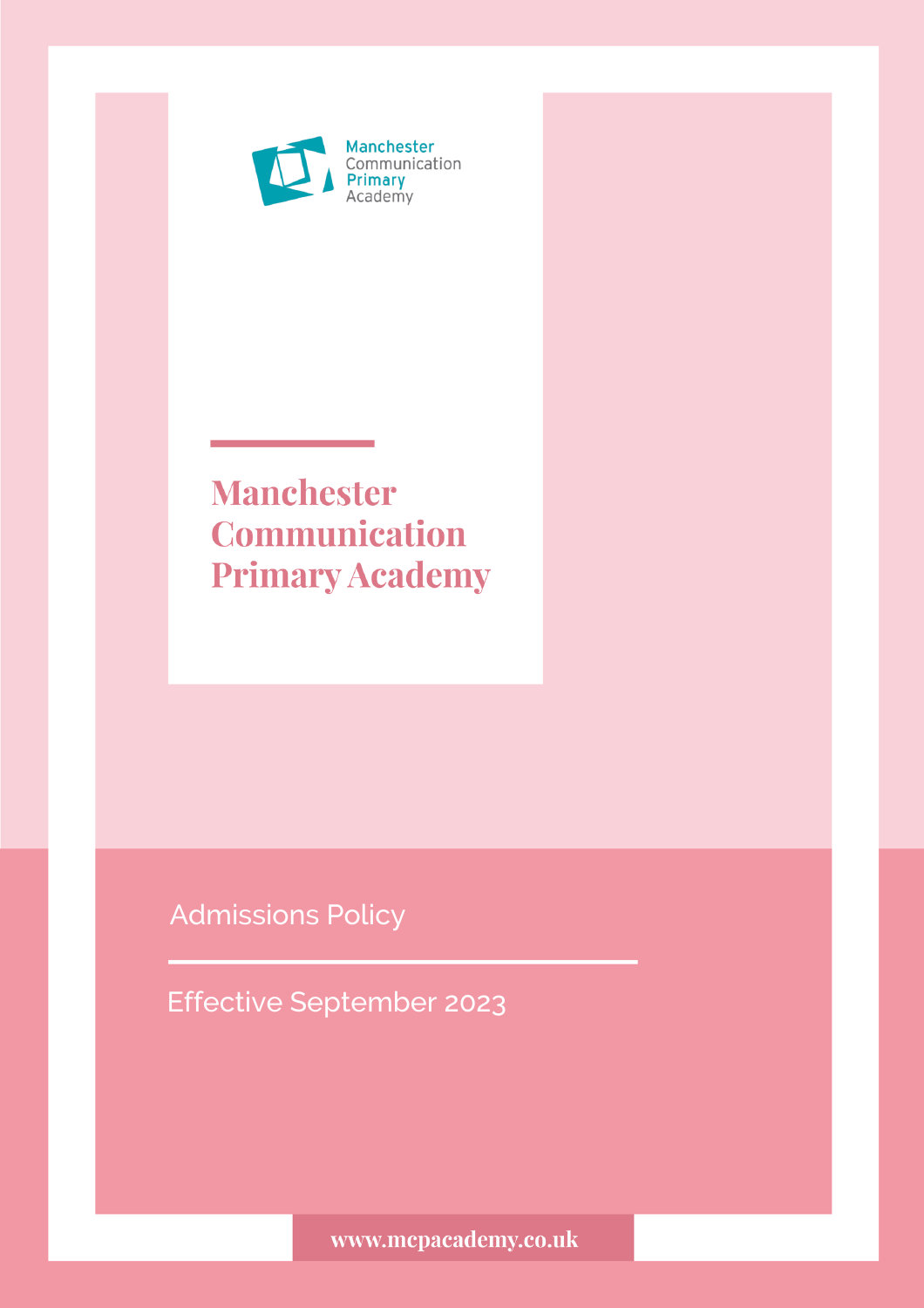## **Contents**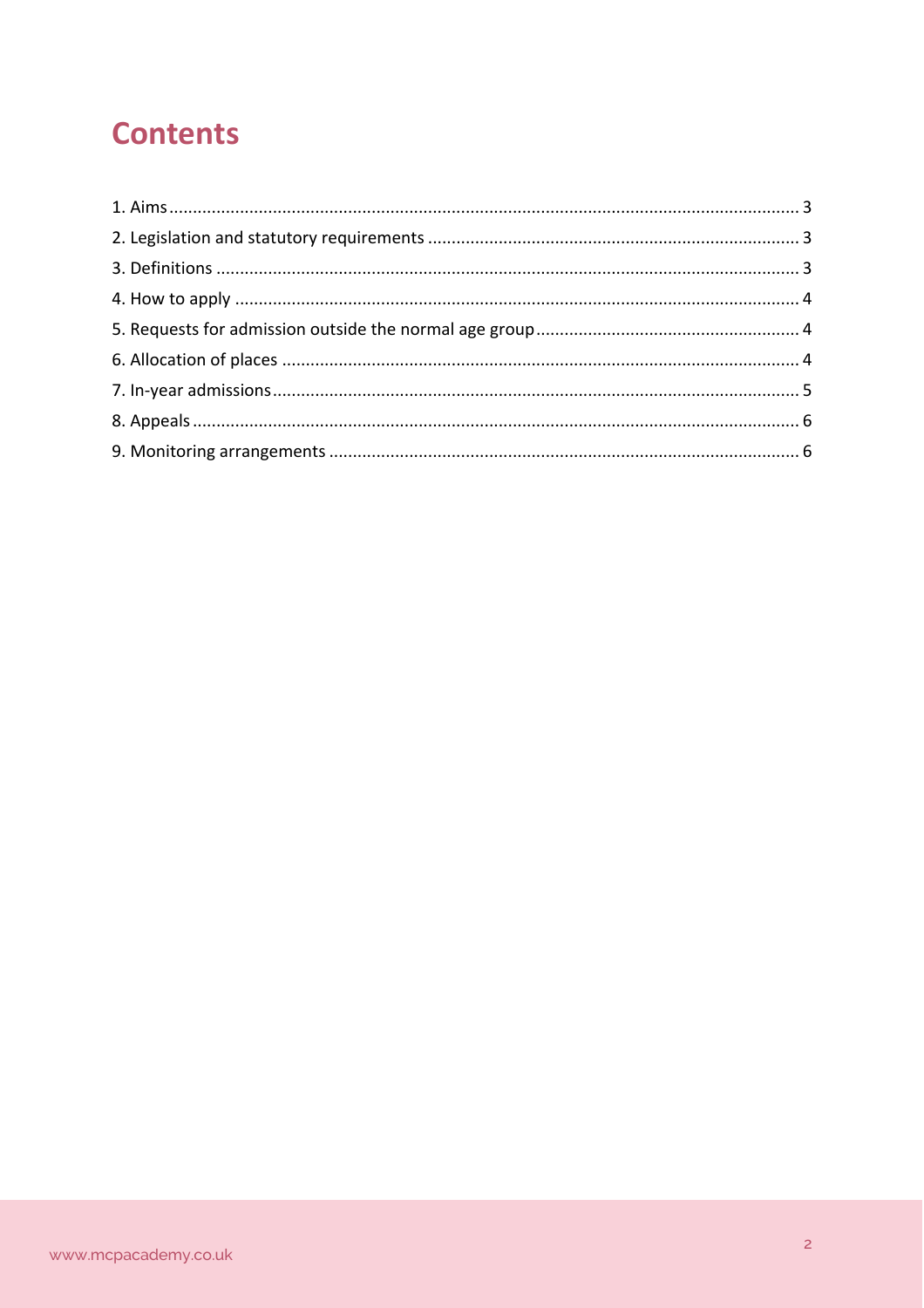## **PURPOSE OF THE POLICY**

Greater Manchester Academy Trust (GMAT) is the Admission Authority for Manchester Communication Primary Academy (MCPA) and is therefore required to draft, consult on and determine their admission arrangements.

Where there are more applicants than places available the academy will apply the admission arrangements in order to decide which applicants will be offered places. These admission arrangements apply to applicants seeking a place in Year 7 and within the school year.

## **1. Aims**

This policy aims to:

- Explain how to apply for a place at the school
- Set out the school's arrangements for allocating places to the pupils who apply
- Explain how to appeal against a decision not to offer your child a place

## **2. Legislation and statutory requirements**

This policy is based on the following advice from the Department for Education (DfE):

- School Admissions Code 2021
- School Admission Appeals Code

As an academy, the school is required by its funding agreement to comply with these codes, and with the law relating to admissions as set out in the School Standards and Framework Act 1998.

This policy complies with our funding agreement and articles of association.

## **3. Definitions**

The **normal admissions round** is the period during which parents can apply for state-funded school places at the school's normal point of entry, using the common application form provided by their home local authority.

**Looked after children** are children who, at the time of making an application to a school, are:

- In the care of a local authority, or
- Being provided with accommodation by a local authority in exercise of its social services functions

**Previously looked after children** are children who were looked after, but ceased to be so because they:

- Were adopted under the Adoption Act 1976 or the Adoption and Children Act 2002, or
- Became subject to a child arrangements order, or
- Became subject to a special guardianship order
- This includes children who appear to have been in state care outside of England and have ceased to be in state care due to being adopted.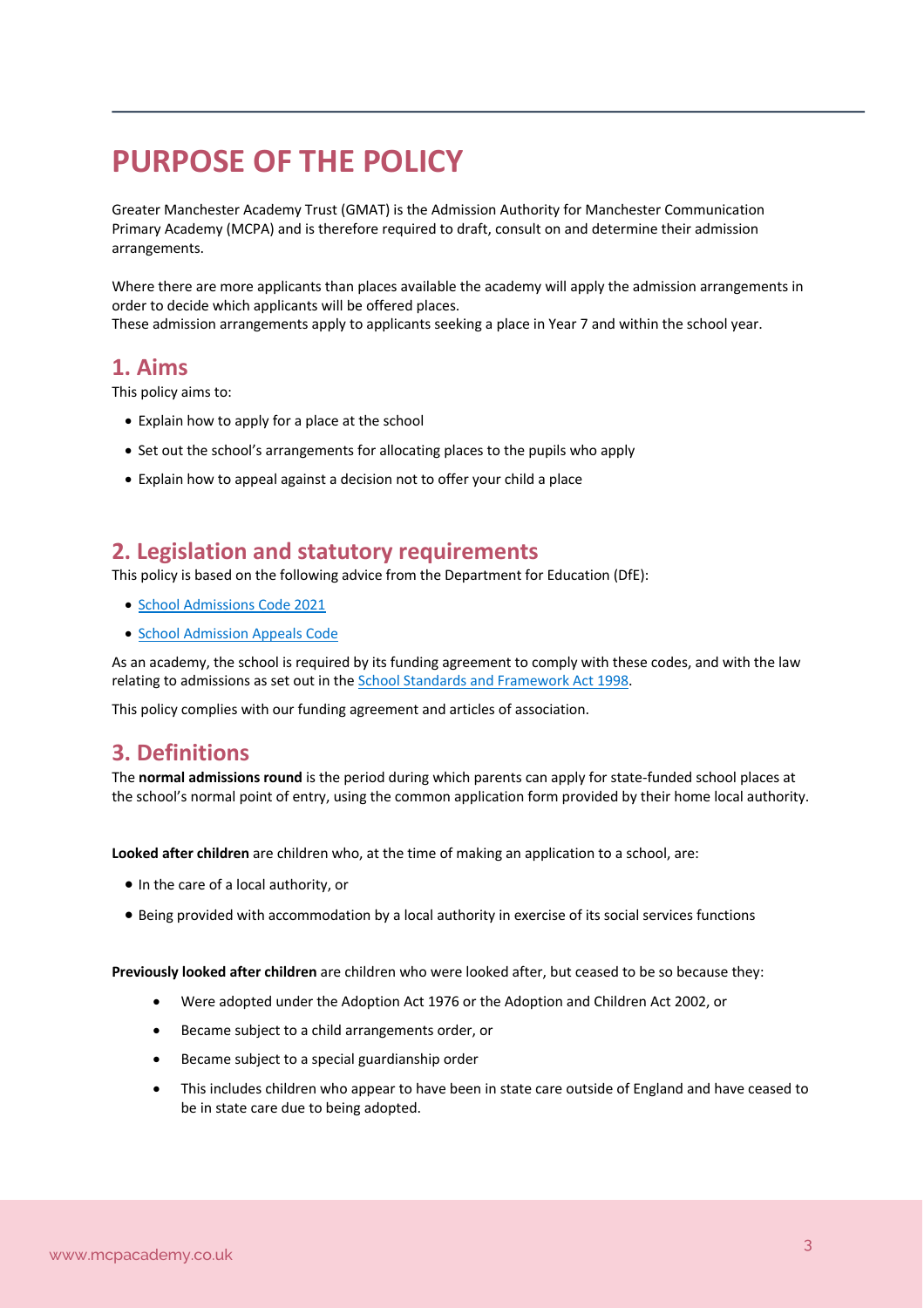A child reaches **compulsory school age** on the prescribed day following his or her fifth birthday (or on his or her fifth birthday if it falls on a prescribed day). The prescribed days are 31 December, 31 March and 31 August.

## **4. How to apply**

For applications in the normal admissions round you should use the application form provided by your home local authority (regardless of which local authority the schools are in). You can use this form to express your preference for a minimum of 3 state-funded schools, in rank order.

You will receive an offer for a school place directly from your local authority.

Please note, pupils already attending our nursery will not transfer automatically into the main school. A separate application must be made for a place in reception.

## **5. Requests for admission outside the normal age group**

Parents are entitled to request a place for their child outside of their normal age group. In order to do this, please contact the school directly and speak to the headteacher.

Decisions on requests for admission outside the normal age group will be made on the basis of the circumstances of each case and in the best interests of the child concerned. In accordance with the School Admissions Code, this will include taking account of:

- Parents' views
- Information about the child's academic, social and emotional development
- Where relevant, their medical history and the views of a medical professional
- Whether they have previously been educated out of their normal age group
- Whether they may naturally have fallen into a lower age group if it were not for being born prematurely
- The headteacher's views

Wherever possible, requests for admission outside a child's normal age group will be processed as part of the main admissions round. They will be considered on the basis of the admission arrangements laid out in this policy, including the oversubscription criteria listed in section 6. Applications will not be treated as a lower priority if parents have made a request for a child to be admitted outside the normal age group.

Parents will always be informed of the reasons for any decision on the year group a child should be admitted to. Parents do not have a right to appeal if they are offered a place at the school but it is not in their preferred age group.

## **6. Allocation of places**

#### **6.1 Admission number**

The school has an agreed admission number of 60 pupils for entry in the reception year group.

#### **6.2 Oversubscription criteria**

All children whose education, health and care (EHC) plans name the school will be admitted before any other places are allocated.

If the school is not oversubscribed, all applicants will be offered a place.

MCPA follows the Manchester local authority admissions protocol, including the oversubscription criteria. https://www.manchester.gov.uk/info/705/school\_admissions/6588/primary\_schools\_councils\_admission\_rul es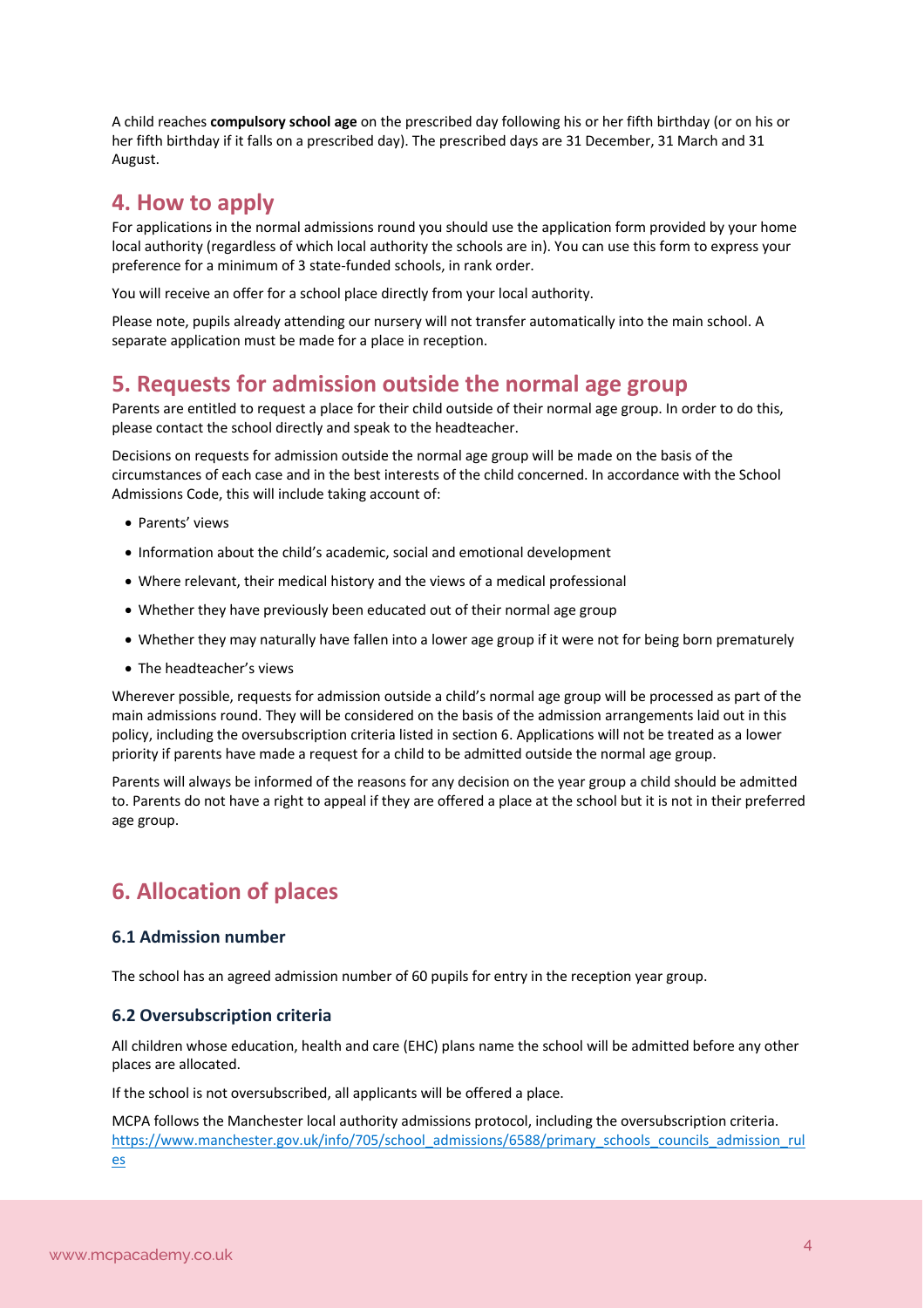In the event that the school receives more applications than the number of places it has available, places will be given to those children who meet any of the criteria set out below, in order until all places are filled.

- *1.* Highest priority will be given children who are looked after by a local authority and children who were previously looked after by a local authority. Previously looked after children are children who were looked after, but ceased to be so because they were adopted (or became subject to a residence order or special guardianship order). This policy takes account of the updated version of the School Admissions Code (from 1st September 2021) of previously looked after children which has been expanded to include children who were in state care outside of England but were then adopted. All reference of previously looked after children (PLAC) includes this internationally adopted PLAC. Further guidance can be accessed Admissions priority for children adopted from state care outside of England'
- 2. Priority will next be given to children on the basis of social or medical need. The school defines social and medical need as a chronic condition or disability. The school requires a letter from the child's doctor as supporting evidence if you are making an application on the basis of social or medical need.
- 3. Priority will next be given to children with siblings at the school. Siblings include step siblings, foster siblings, adopted siblings and other children living permanently at the same address. Priority will not be given to children with siblings who are former pupils of the school.
- 4. All other children, with priority given to those who live closest to the school.

#### **6.3 Tie break**

In the case of 2 or more applications that cannot be separated by the oversubscription criteria outlined above, the school will use the distance between the school and a child's home as a tie breaker to decide between applicants. Priority will be given to children who live closest to the school. Distance will be measured in a straight line from the child's home address to the school's front gates on Parkstead Drive. A child's home address will be considered to be where he/she is resident for the majority of nights in a normal school week.

Where the distance between 2 children's homes and the school is the same, random allocation will be used to decide between them. This process will be independently verified.

#### **6.4 Challenging behaviour**

We will not refuse to admit a child on behavioural grounds in the normal admissions round or at any point in the normal year of entry. We may refuse admission in certain cases where the specific criteria listed in the School Admissions Code (paragraph 3.8) apply, i.e. where section 87 of the School Standards and Framework Act 1998 is engaged.

We may refuse admission for an in-year applicant for a year group that isn't the normal point of entry, only in such a case that we have good reason to believe that the child may display challenging behaviour that may adversely affect the provision we can offer. In this case, we will refer these pupils to the Fair Access Protocol. We will not refuse admission on these grounds to looked after children, previously looked after children and children with EHC plans listing the school.

#### **6.5 Fair Access Protocol**

We participate in Manchester's Fair Access Protocol. This helps ensure that all children, including those who are unplaced and vulnerable, or having difficulty in securing a school place in-year, get access to a school place as quickly as possible.

### **7. In-year admissions**

Parents can apply for a place for their child at any time outside the normal admissions round. As is the case in the normal admissions round, all children whose EHC plans name the school, after consultation, will be admitted.

Likewise, if there are spaces available in the year group you are applying for, your child will be offered a place.

If there are no spaces available at the time of your application, your child's name will be added to a waiting list for the relevant year group. When a space becomes available, it will be filled by one of the pupils on the